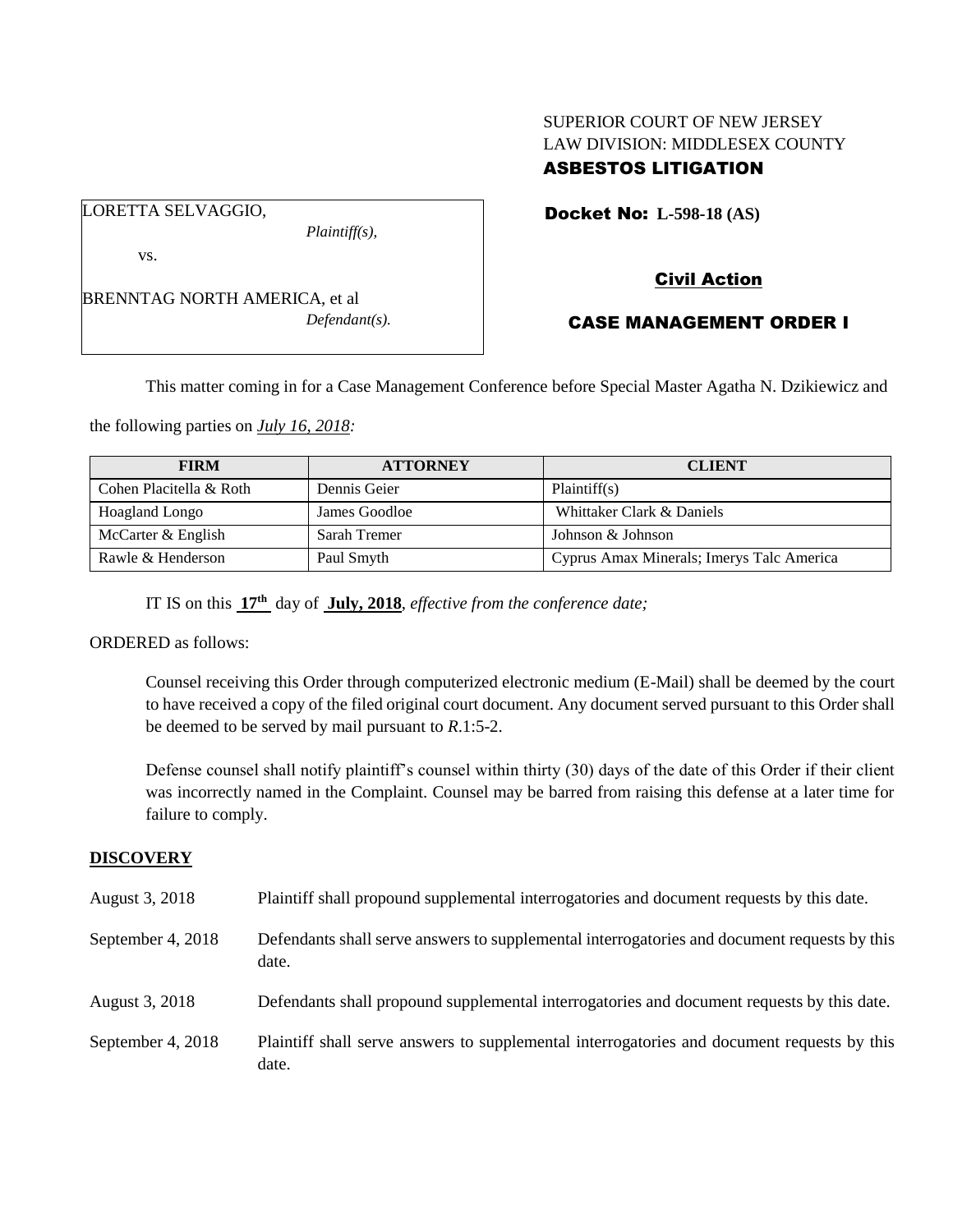- October 15, 2018 Fact discovery, including depositions, shall be completed by this date. Plaintiff's counsel shall contact the Special Master within one week of this deadline if all fact discovery is not completed.
- October 15, 2018 Depositions of corporate representatives shall be completed by this date.

### **EARLY SETTLEMENT**

December 14, 2018 Settlement demands shall be served on all counsel and the Special Master by this date.

#### **SUMMARY JUDGMENT MOTION PRACTICE**

| October 26, 2018 | Plaintiff's counsel shall advise, in writing, of intent not to oppose motions by this date. |
|------------------|---------------------------------------------------------------------------------------------|
| November 9, 2018 | Summary judgment motions shall be filed no later than this date.                            |
| December 7, 2018 | Last return date for summary judgment motions.                                              |

#### **MEDICAL DEFENSE**

- November 1, 2018 Plaintiff shall serve medical expert reports by this date.
- November 1, 2018 Upon request by defense counsel, plaintiff is to arrange for the transfer of pathology specimens and x-rays, if any, by this date.
- January 11, 2019 Defendants shall identify its medical experts and serve medical reports, if any, by this date. In addition, defendants shall notify plaintiff's counsel (as well as all counsel of record) of a joinder in an expert medical defense by this date.

## **LIABILITY EXPERT REPORTS**

- November 1, 2018 Plaintiff shall identify its liability experts and serve liability expert reports or a certified expert statement by this date or waive any opportunity to rely on liability expert testimony.
- January 11, 2019 Defendants shall identify its liability experts and serve liability expert reports, if any, by this date or waive any opportunity to rely on liability expert testimony.

### **ECONOMIST EXPERT REPORTS**

January 31, 2019 Defendants shall identify its expert economists and serve expert economist report(s), if any, by this date or waive any opportunity to rely on economic expert testimony.

#### **PRE-TRIAL AND TRIAL**

January 15, 2019 @ 10:00am Settlement conference. All defense counsel shall appear with authority to negotiate settlement and have a representative authorized to negotiate settlement available by phone. Any request to be excused from the settlement conference shall be made to the Special Master no later than 4:00pm of the day prior to the conference.

 $\_$  ,  $\_$  ,  $\_$  ,  $\_$  ,  $\_$  ,  $\_$  ,  $\_$  ,  $\_$  ,  $\_$  ,  $\_$  ,  $\_$  ,  $\_$  ,  $\_$  ,  $\_$  ,  $\_$  ,  $\_$  ,  $\_$  ,  $\_$  ,  $\_$  ,  $\_$  ,  $\_$  ,  $\_$  ,  $\_$  ,  $\_$  ,  $\_$  ,  $\_$  ,  $\_$  ,  $\_$  ,  $\_$  ,  $\_$  ,  $\_$  ,  $\_$  ,  $\_$  ,  $\_$  ,  $\_$  ,  $\_$  ,  $\_$  ,